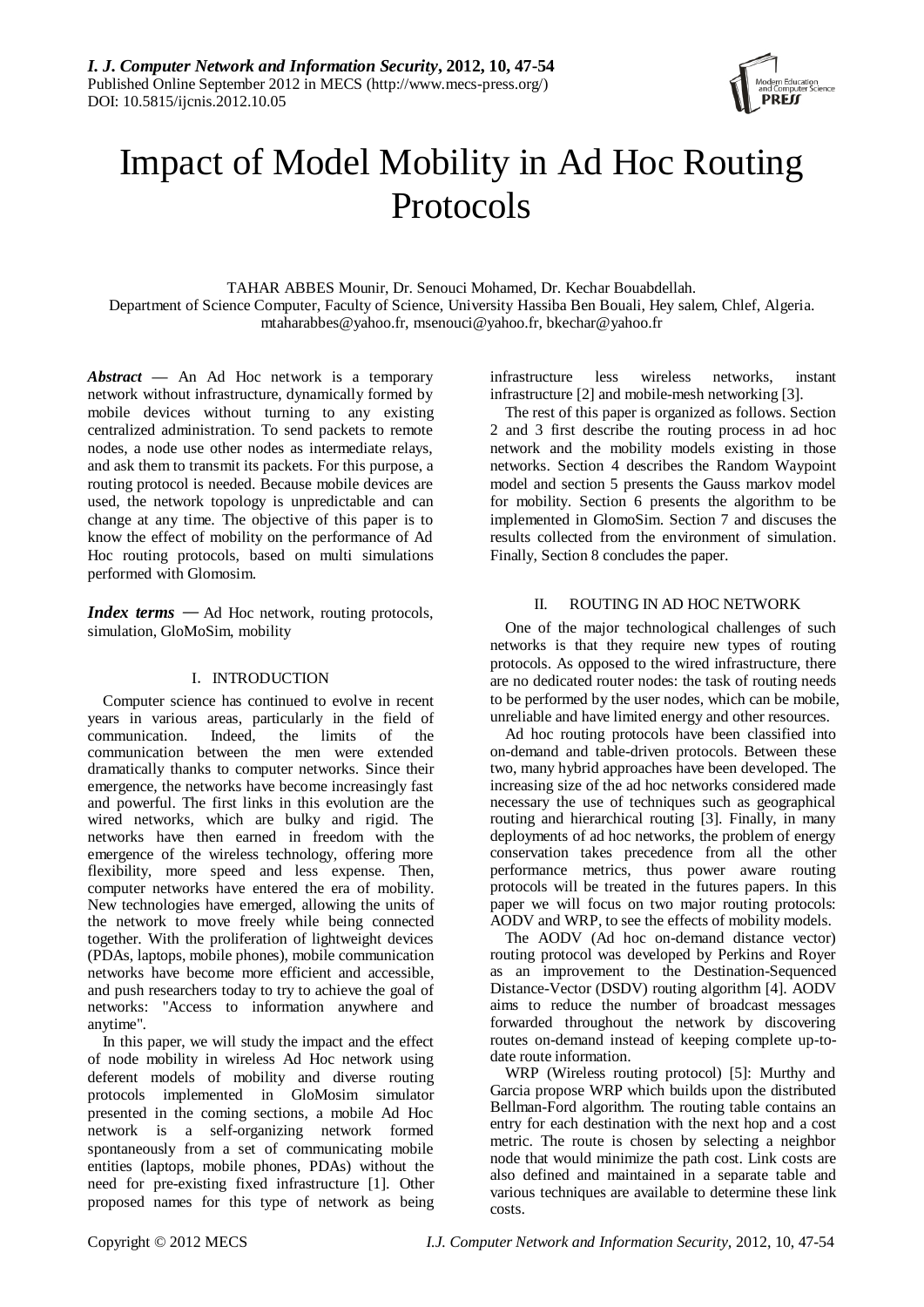Most of works in literature regarding simulation routing protocol, take in consideration only one model (random waypoint model), the goal of this paper is to show that the mobility models can affects considerably the performances of routing in the wireless network. For all the reasons cited we will improve one of the very used models of mobility (Gauss Markov), by treating all cases of mobility (Speed, direction, borders detection)

## III. THE MOBILITY MODEL

The mobility model is designed to describe the movement pattern of nodes, and how their speeds and directions are changed over the time. Currently there are two types of mobility models used in the simulation study of M\ANET: traces base model and synthetic base model [6].

The traces base model obtains deterministic data from the real system. This mobility model is still in its early stage of research, therefore it is not recommended to be used. Choosing suitable movement pattern depends on applications that use the model.

The synthetic base model is the imaginative model that uses statistics. In the real world, nodes or objects have their target destination before they decide to move. However, the movement of each mobile node to its destination has a pattern that can be described by a statistical model that expresses the movement behavior in the real environment.

A mobility model defines the movements of mobile nodes during a simulation of a mobile wireless network in a given area. These models can define free movements or restricted by mobility constraints (speed limit, presence of obstacles) [7].

Several models are defined in the literature to simulate the behavior of nodes. These models are divided into two classes according to the method of moving nodes. In the first class (mobility models by entity), the nodes move independently of each other (these models can be classified according to the randomness of their movement, either a movement is completely random with no memory of the past, or a movement is flexible where changes in speed, direction and position at every moment are based on the previous state.). While in the second class (mobility models by group), the nodes move in groups [7].

This type of mobility model can be either Entity Mobility Model (EMM) or Group Mobility Model (GMM). In EMM, each node moves independently. Examples of this type of mobility model are Random Walk [8], Random Waypoint [9] [10], and Gauss Markov [11]. For GMM, the movement of each MN depends on some other MNs in the group. The major problems of using this model are shape turn and sudden stop.

In our study we used Random Waypoint mobility model as it has been widely used in the simulation study of MANET, despite some unrealistic behaviors such as sudden stops and sharp turns. While the mobility model of Gauss-Markov has shown that it can solve both problems. So we added this model to see the impact of different mobility models on the performance of protocols.



Figure 1: The class of mobility models.

## IV. RANDOM WAYPOINT MODEL

This model is the most used in experimentations and simulations. One reason for its popularity it's the presence in the most popular simulators [15]. This model was introduced by Johnson and Maltz in 1996 to study the performance of DSR (Dynamic Source Routing) routing protocol. This model incorporates movement phases and phases of break: At the beginning of its movement, a mobile node selects a destination

from the area of simulation: it chooses two x and y coordinates according to a uniform distribution on the interval [0, xMax] and [0, yMax] (where xMax and yMax are respectively the length and the width of the simulation area). It then chooses a uniformly value for speed in an interval [min speed, max speed]. Once the movement is completed, it enters a phase of pause of some duration. The parameters of this model are the minimum speed, maximum speed and pause time [2].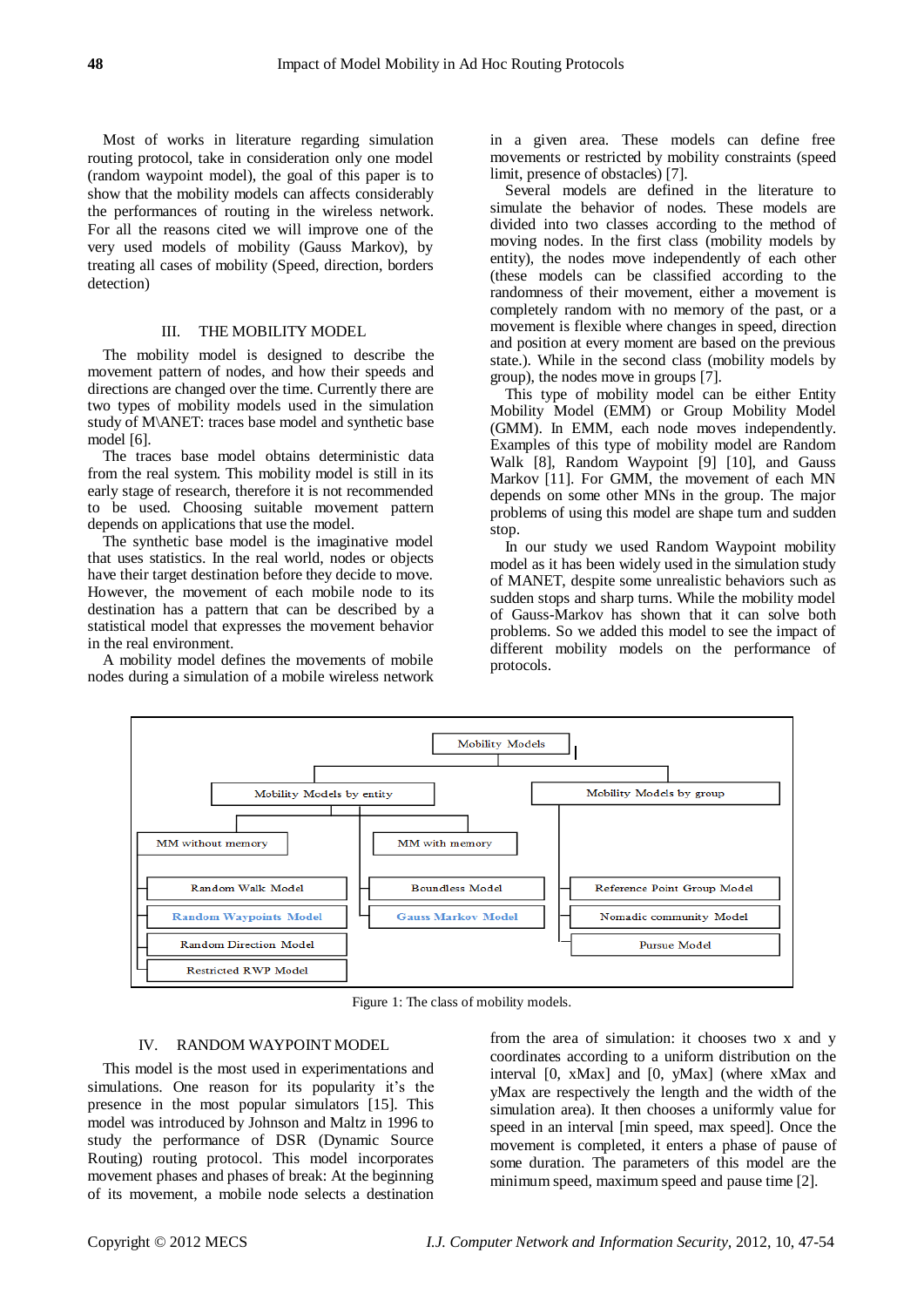It was found that the spatial distribution of nodes is concentrated in the middle of the area after a simulation run time. Note that the Random Waypoint is close to the Random Walk with the difference that the selected destination is always a point inside the simulation area, eliminating any edge effect. Fig 2 has illustrated the displacement of a node using the Random Waypoint.



Figure 2: Displacement of a node using the Random Waypoint [10].

## V. GAUSS MARKOV (GM)

This model was used for the simulation of a protocol for ad hoc networks. Gauss Markov mobility model is similar to the Boundless, in the sense that the position and velocity at any time, depend on the position and velocity of the previous moment [8]. Speed, direction and position of a node vary according to the following formulas:

$$
SN = SN-1 * ALPHA + (1 - ALPHA) * S
$$

$$
+SQRT (1-ALPHA 2) * SXN-1;
$$
 (1)

 $DN = DN-1$  \* ALPHA +  $(1 - ALPHA) + D$ 

\* 
$$
SQRT
$$
 (1-ALPHA 2) \*  $DX_{N-1}$ ; (2)

Where the parameters Sn, Dn, alpha, S, Sxn-1, DXn-1, are defined:

### **SN**: SPEED AT TIME N.

**DN**: DIRECTION AT TIME N.

- **ALPHA**: PARAMETER BETWEEN [0,1], USED TO VARY THE RANDOMNESS OF THE MOVEMENT.
- **S**: FIXED VALUE THAT REPRESENTS THE AVERAGE SPEED WHEN  $N > \infty$
- **D**: Fixed value that represents the average direction When  $n > \infty$ .
- **Sxn-1**, **Dxn-1**: Random variables from a Gaussian distribution.

Specifically, at time n, a position of mobile node is given by the equations:

$$
Xn = Xn-1* + Sn-1 Cos (Dn-1); \t(3)
$$

$$
Yn = Yn-1 + Sn-1 * Sin (Dn-1);
$$
 (4)

Absolutely random effect is obtained by placing alpha  $= 0$  and a linear effect is obtained by placing alpha = 1. To ensure that a node does not stay near one edge of the simulation area, nodes are pushed away the edge when they are within a certain distance from the edge. Fig 3 shows the displacement of a node using the Gauss Markov model that we implemented in  $C_{++}$ .



Figure 3: Displacement of a node using Gauss Markov Model.

In GloMosim Gauss Markov is not implemented so, our first contribution is to implement the Gauss Markov model in GloMosim 2.3[15] simulator. And after that we study the performance of routing protocol by making comparison between WP models. The algorithm of GM is presented in the section bellow.

#### VI. ALGORITHM OF GAUSS MARKOV (GM)

The algorithm of GM is presented as described in the following algorithm:

| Begin                                                                      |  |  |
|----------------------------------------------------------------------------|--|--|
| 01: Variables:                                                             |  |  |
| nb_nodes, bound_x, bound_y, tm_sim: int;<br>02                             |  |  |
| 03: Alpha, max_velocity, mean_velocity, mean_direction, y_tmp, x, y: real; |  |  |
| 04:<br><b>Treatments</b>                                                   |  |  |
| 05:<br>For $nb = 1$ to $nb$ nodes // scan all existing nodes               |  |  |
| // Random initial Position for node<br>06:                                 |  |  |
| $x =$ uniform_random_variable (0, bound x);<br>07:                         |  |  |
| $y =$ uniform_random_variable (0, bound_y);<br>08:                         |  |  |
| // Node position in evry instant t<br>09:                                  |  |  |
| 10:<br>For $t = 1$ to tm sim                                               |  |  |
| 11:<br>/* Calculate the new position by using the new formula of           |  |  |
| 12:<br>Gauss-Markov*/                                                      |  |  |
| 13:<br>x tmp = $x$ +velocity*cos (direction);                              |  |  |
| 14:<br>$y_{\text{min}} = y +$ velocity*sin (direction);                    |  |  |
| 15:<br>normal velocity = normal random variable $[0, 1]$ ;                 |  |  |
| 16:<br>normal direction=normal random variable [0, 1];                     |  |  |
| 17:<br>velocity_tmp=alpha*velocity+ (1-alpha)*mean_velocity                |  |  |
| +SORT (1-alpha <sup>2</sup> ) *normal velocity;<br>18:                     |  |  |
| direction_tmp =alpha*vct_direction+[1-alpha)*mean_direction<br>19:         |  |  |
| +SQRT (1-alpha <sup>2</sup> ) *normal_direction;<br>20:                    |  |  |
| //Boreders traitement<br>21:                                               |  |  |
| 22:<br>IF x_tmp< dist_bord Then mean_direction =0;                         |  |  |
| 23:<br>IF x tmp> bound x- dist bord Then mean direction =180;              |  |  |
| IF v tmp< dist bord Then mean direction =90;<br>24:                        |  |  |
| 25:<br>End                                                                 |  |  |
| 26:<br><b>END</b>                                                          |  |  |
| END;                                                                       |  |  |

Figure 4: Gauss Markov Algorithm.

Copyright © 2012 MECS *I.J. Computer Network and Information Security,* 2012, 10, 47-54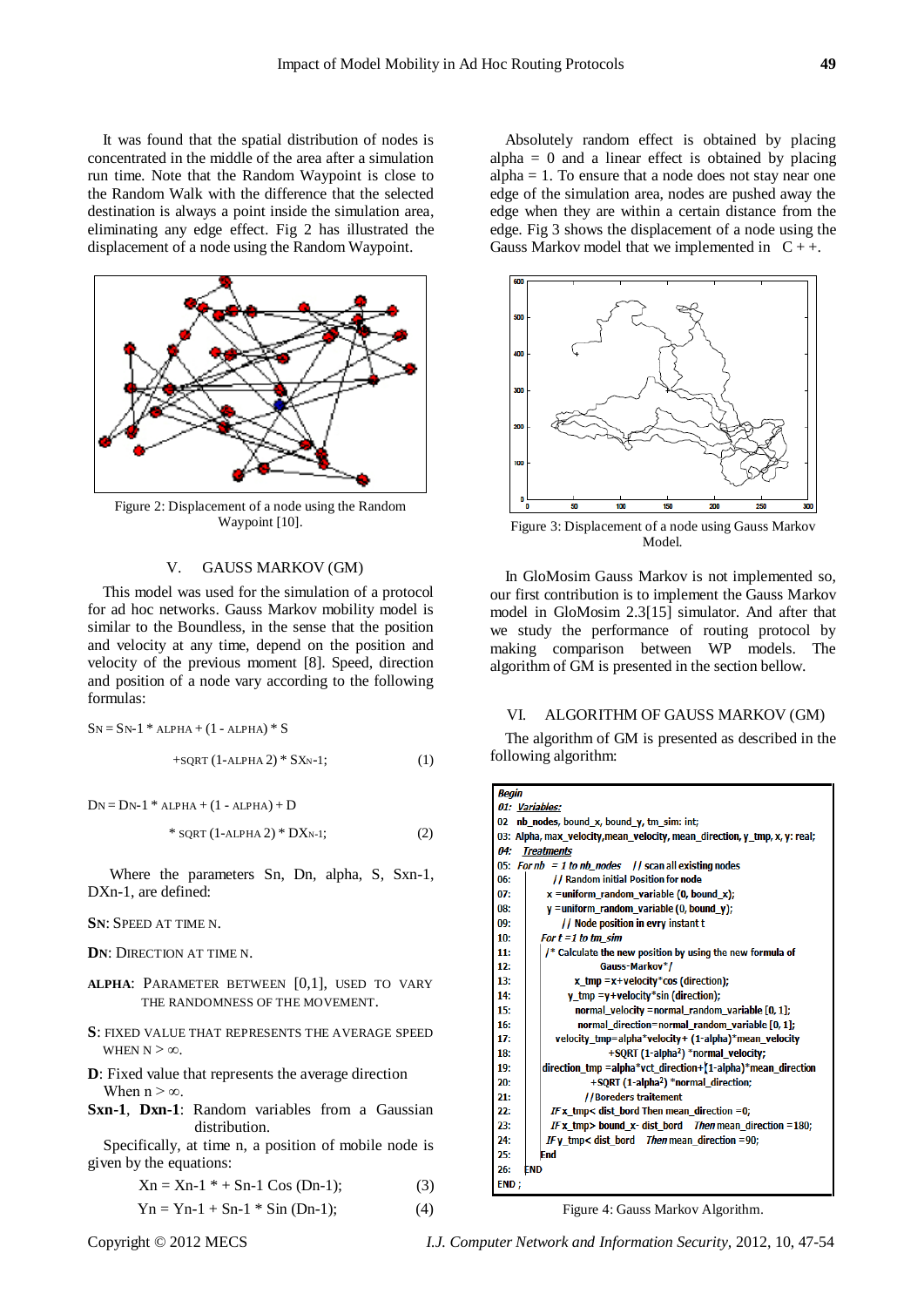Where parameters are defined:

- nb\_nodes: number of nodes.
- bound\_x, bound\_y: Simulation dimension.
- tm sim: time of simulation.
- Alpha: random degree.
- max\_velocity: maximum speed.
- x, y: positions of nodes.

Initially, the nodes are randomly distributed on the area of simulation. To calculate the new positions using the speed and direction are calculated in the previous moment, they initially are randomly distributed respectively on (0 ... maximum speed) and (0 ... 360 °). According to the above formula for the coordinates exceed the limit of the zone, so to ensure that a node does not stay near one edge of the simulation, nodes are pushed away from the edge when they are less some distance from the edge (we chose 10m). This effect is achieved by modifying the value of the average direction mean\_direction during the simulation. When a node is near the right edge, the value of mean\_direction changed 180o. If it is near the left edge, the value of 0o mean\_direction changed. If it is near the lower edge, the value of 90o mean\_direction changed, and if it is near the top edge, the value of mean\_direction changed 270o, as is illustrated in fig 6.

After implementing this algorithm using C++ language we find the following results, we can find also many scenarios by changing the value of alpha:

When  $\alpha=0$  the node are very instable.



Figure 5: absolutely random  $(\alpha=0)$ .

When  $\alpha$ = 0, 75 and there is no treatments of borders we will have the following situation.





1000 .<br>Gauss Markov.dat 900 800 700 600 500  $40($  $30($  $200$  $10($  $\Omega$ 100 200 300 400 500 600 700 800 900 1000

When  $\alpha=1$ , the movement of node is linear.

Figure 7: Node movement very linear  $(\alpha=1)$ .

#### VII. THE SIMULATION ENVIRONMENT

The simulation consists in reproducing an abstract representation of the system studied using the GloMosim simulator [11].

We implemented the proposed algorithm both with C++ and glomosim-2.03[15], it's a library scalable simulation environment for wireless network system using the parallel discrete-event simulation capability provided by PARSEC [16] , PARSEC is specific language based on C developed at UCLA (the University of California). GloMoSim respects the OSI model and associates an object to each layer. We set their parameters as follows:

TABLE 1. PARAMETERS USED IN SIMULATION.

| Size of the area $(m x m)$    | $1000 \times 1000$ |
|-------------------------------|--------------------|
| Simulation time $(S)$         | 300                |
| Bandwidth (bits/s)            | 2000000            |
| Transmission range(m)         | 250                |
| Type of the MAC layer         | <b>IEEE 802.11</b> |
| Radio propagation model       | Free space         |
| Type of traffic               | <b>CBR</b>         |
| <b>Type of Mobility model</b> | <b>RW/GM</b>       |
| Number of nodes               | 10 20 30 40 50 60  |
| Routing protocol              | <b>WRP</b> AODV    |

TABLE 2. RANDOM WAYPOINT PARAMETERS.

| Pause time(s)             | 0 10 100 200 300 |
|---------------------------|------------------|
| The maximum speed $(m/s)$ |                  |

#### TABLE 3. GAUSS MARKOV

| Alpha (degree of random)  | 0 0.25 0.5 0.75 1 |
|---------------------------|-------------------|
| The maximum speed $(m/s)$ | 5 10 50           |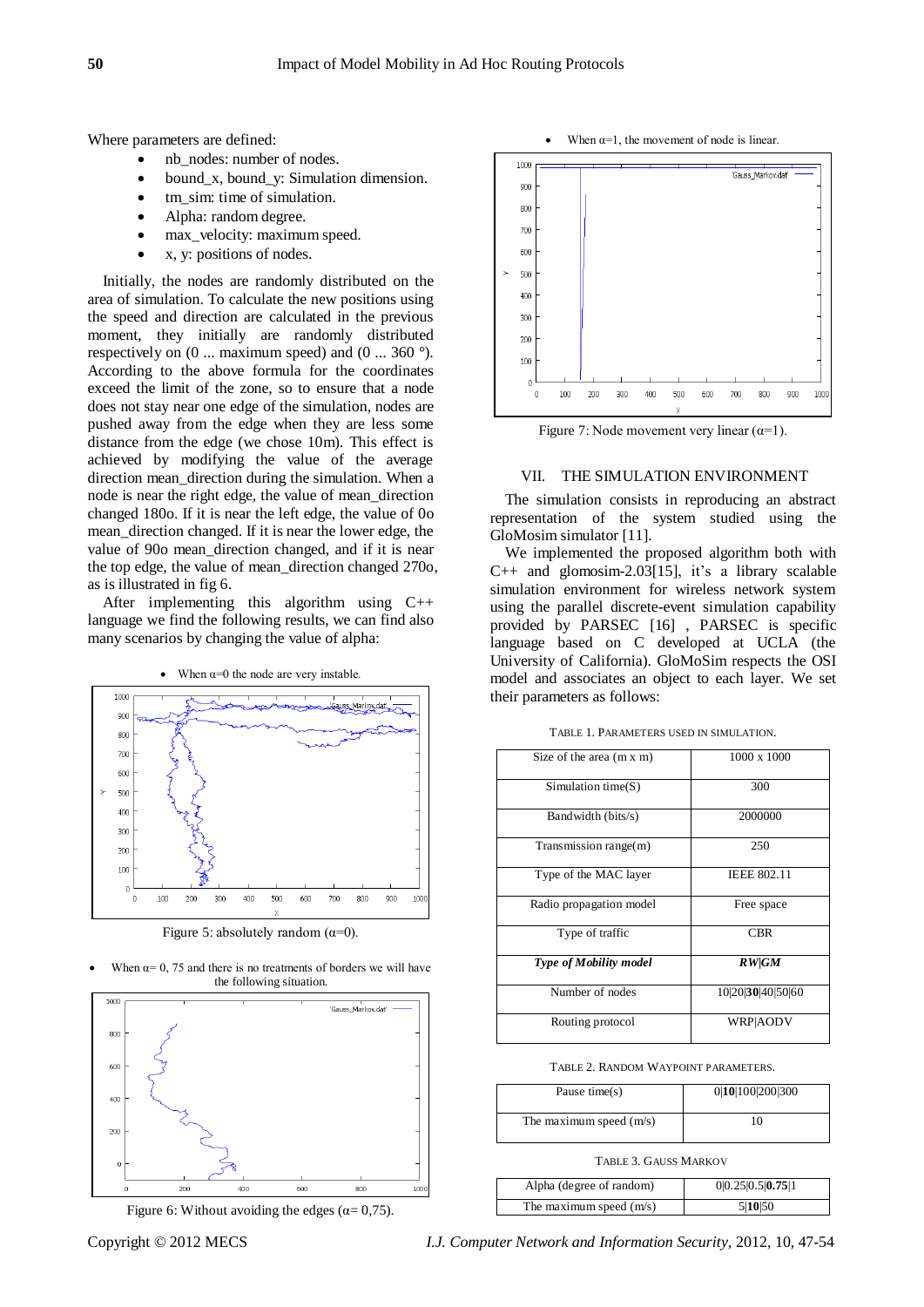All network nodes were located in a physical area of size  $1000 \times 1000$  m<sup>2</sup> to simulate actual mobile ad hoc networks. The selected mobility model was the Random Waypoint model and Gauss Markov Model.

For random waypoint, a node randomly selects a destination from the physical terrain, and then it moves in the direction of the destination in a speed uniformly chosen between the minimum and maximum roaming speed. After it reaches its destination, the node stays there for a specified pause time period. In our simulation, the value of minimum roaming speed was set to 0m/s and maximum mobility speed was 10m/s.

The simulation time of each run lasted for 300 seconds. Each simulation result was obtained from an average of the 10 simulation statistics. The traffic generators were CBR. The generators initiated the first packet (i.e., start time) in different time and sent a 512 bytes packet each time.

#### VIII. ANALYSIS AND RESULTS

Performance metrics that have been used to analyze MANET are as follows (they are applied both on AODV and WRP):

Rate of delivered packets (PDR):

This is the ratio between the number of data packets received by destinations and the number of data emitted by the sources.



Figure 8: AODV PDR based on the number of nodes.

For AODV (Fig 8) there is parallel increase of the number of packets delivered compared with number of nodes, and from 50 nodes there is stability for both models. There is a remarkable difference between using RW and GM as a mobility model for performance evaluation protocol WRP (Fig 9) at different densities. We note that the delivery rate for both models is less than in the PDR for AODV because in proactive protocols, packets are sent before the routing tables converge to a stable state, and they are sent over broken roads that are assumed valid as opposed to reactive protocols that react to failures of links.



Figure 9: WRP PDR based on the number of nodes.

End To End Delay in Ms (EED):

The average time taken by a packet to move from a source node to destination node.



Figure 10: EED based on the number of nodes (AODV).

There is a remarkable difference between the use of RW and GM for performance evaluation of AODV protocol for different densities. In WRP there is a growth delay transfer function of the growth of the number of nodes, and if the density exceeds 30 nodes there is no relationship between the number of nodes and the transfer delay whatever the model. Note that the timeout values for both models are less than the delay seen in AODV because the proactive construct and maintain routing tables permanently. This eliminates the time of discovery of roads unlike reactive protocols.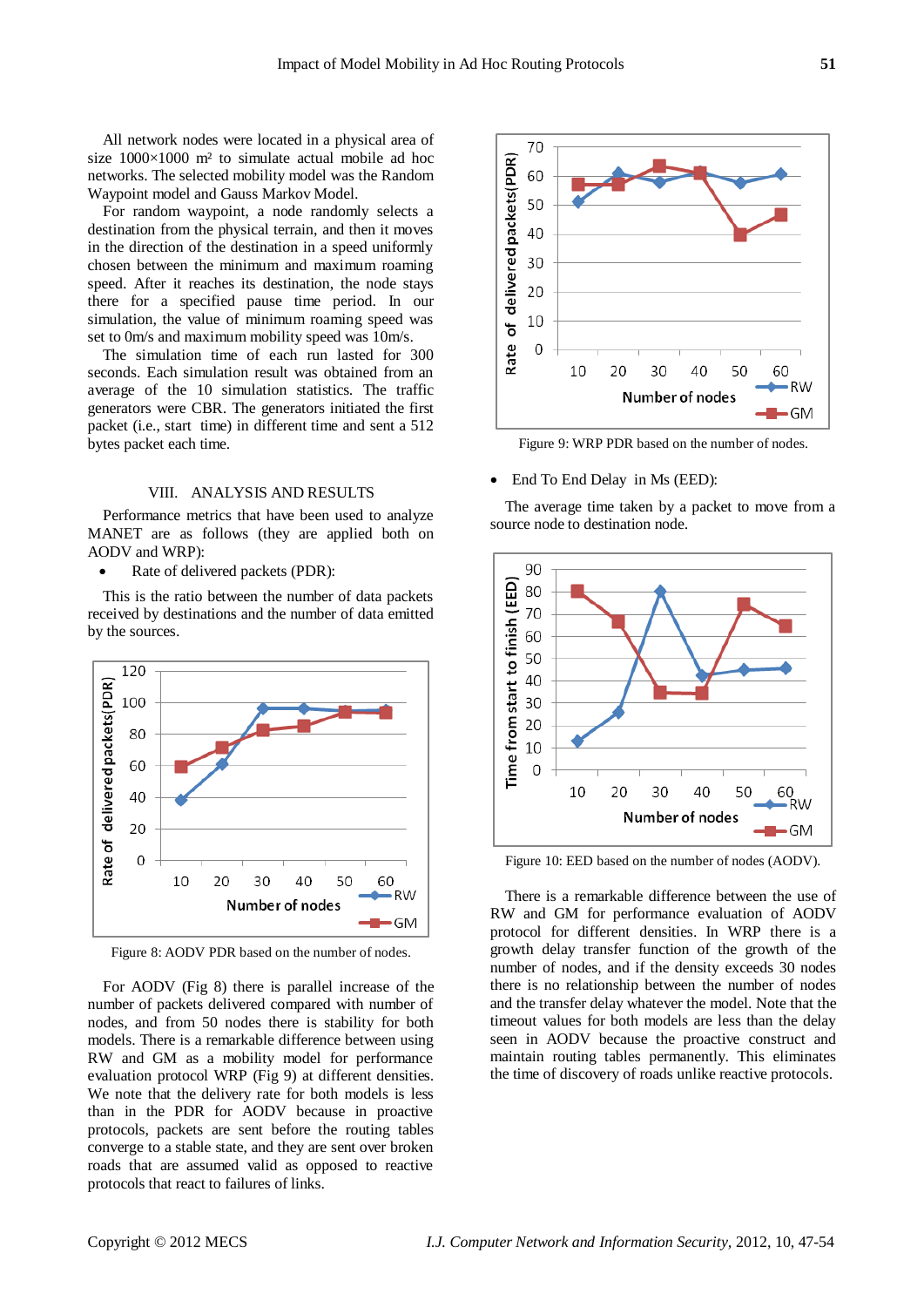

Figure 11: EED based on the number of nodes (WRP).

• Number of control packets (OH):

The control information provides data the network needs to deliver the user data, for example: source and destination addresses, error detection codes like checksums, and sequencing information. Typically, control information is found in packet [headers](http://en.wikipedia.org/wiki/Header_%28computing%29) .



Figure 12: OH based on the number of nodes (AODV).



Figure 13: OH based on the number of nodes (WRP).

In AODV, we note that for a small topology the number of routing packets using RW is a bit higher than using GM. With the increasing of the number of nodes, the number of routing packets using RW stabilizes but with GM it grows. In WRP, there is a linear growth in the number of routing packets with the number of node for both models, with a small increase for the RW. Note that the values of OH for both models are very large compared to OH seen in AODV because the proactive protocols generate periodic messages while reactive protocols generate messages as needed.

Now we focus our experimentation on the variables of model GM as speed, direction and alpha in order to see the impact on the performances of AODV as example.



Figure 14: PDR based on alpha and maximum speed (AODV).



Figure 15: EED in ms based on alpha and maximum speed (AODV).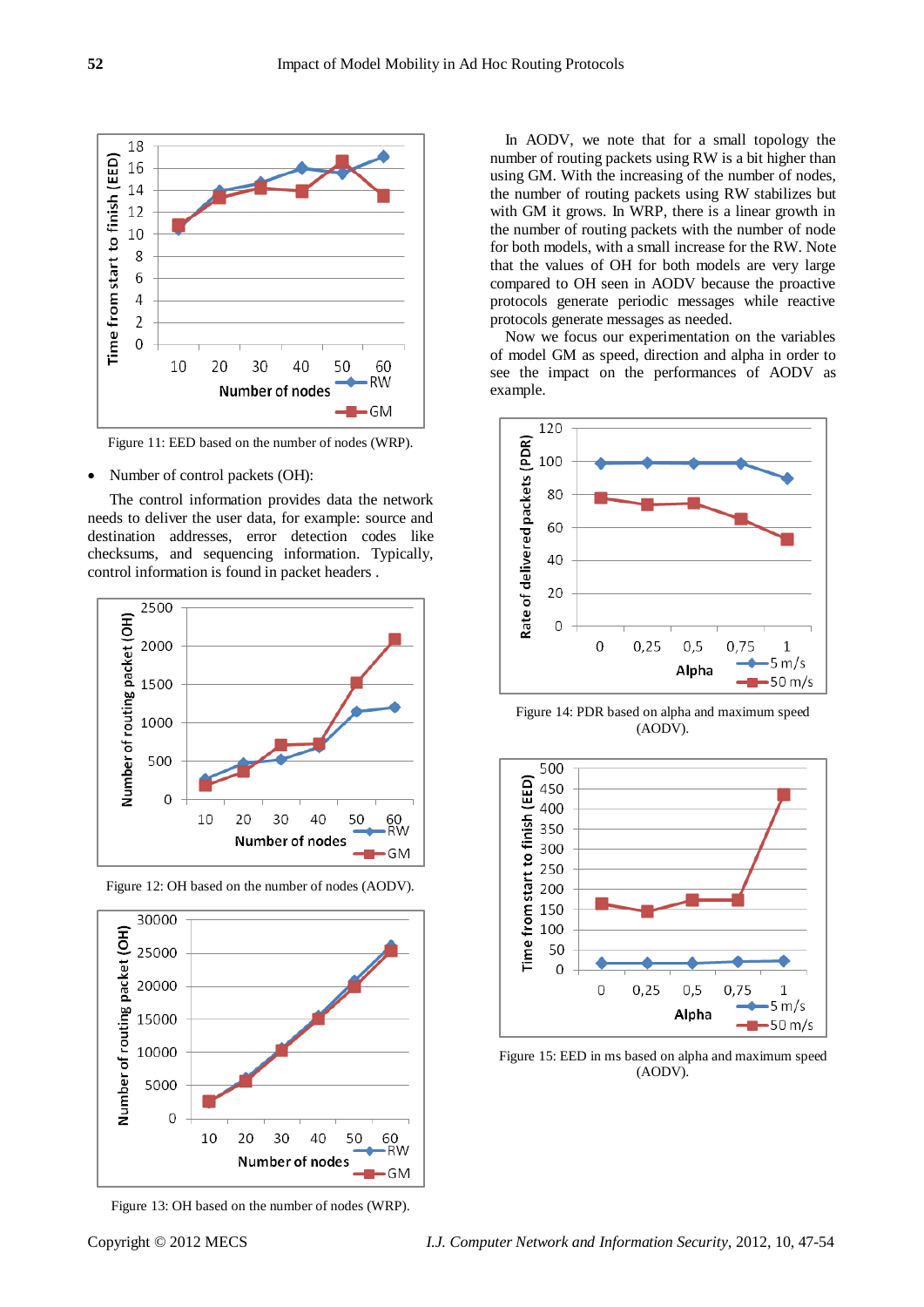

Figure 16: OH based on alpha and maximum speed.

For normal speed the rate of packets delivered is high (nearly all sent packets are received). When the speed is high, the PDR decreases for a value of alpha  $< 0.5$  and when alpha  $> 0.5$  there is a decrease of PDR for a normal or high speed. If speed is high, there is a remarkable difference for different values of alpha for the delay. For OH, there is a growth of the latter with the growth of alpha. If the speed is normal, delay and OH are almost stable for all values of Alpha. With increasing speed, there is an increase of OH and the same remark quoted for the transfer delay.

#### IX. CONCLUSION

In this study, we implemented the mobility model Gauss Markov using C++. Then, we have integrated into the Network Simulator (GloMoSim) on which we simulated the routing protocols AODV and WRP with two mobility models RW and GM. After our simulations, we found that the performance of routing protocols vary depending on mobility models used. Also that for the same model, the choice of parameters also affects the results. So the mobility model must be considered when designing a routing protocol. This study allows us to better understand the factor of mobility in ad hoc networks. We propose in our future work to study and see the impact of mobility model on energy consumption

#### REFERENCES

- [1] C. Kheldoun Perkins, P. Bhagwat, "highly dynamic destination-sequenced distance-vector routing (DSDV) for mobile computers", in: ACM SIGCOMM, August–September 1994, pp. 234– 244.
- [2] C. Perkins (Ed.), Ad hoc Networking, Addison Wesley, 2001.
- [3] A. Boukerche, B. Turgut, N. Aydin, M. Z. Ahmad, L. Boloni, D. Turgut, "Routing protocols in ad hoc networks," Computer Networks 55, 3032– 3080, 2011.
- [4] C. Perkins, P. Bhagwat, "Highly dynamic destination-sequenced distance-vector routing (DSDV) for mobile computers", in: ACMSIGCOMM, August–September 1994, pp. 234–244.
- [5] S. Murthy, J.J. Garcia-Luna-Aceves, An efficient routing protocol for wireless networks, MONET 1 (2) (1996) 183–197.
- [6] M. Sanchez, P. Manzoni, "A Java-based Ad Hoc Network Simulator", Proceedings of the SCS Western Multiconference Web-based Simulation Track, January 1999.
- [7] G. Pei, M. Gerla, X. Hong, "Landmark routing for large scale wireless ad hoc networks with group mobility," in: Proceedings of ACM MobiHoc, August 2000, pp. 11–18.
- [8] V. Davies, "Evaluating Mobility Models with Ad Hoc Network," Master's Thesis, Colorado School of Mines, 2000.
- [9] D. Johnson, D. Maltz, "Dynamic Source Routing in Ad Hoc Wireless Network," In T. Imielinski and H.Korth, Editors, Mobile Computing, Kluwer Academic Publishers, pp. 153-181, 1996.
- [10] J. Broch, D.A. Maltz, D. B. Johnson, Y. C. Hu, and J. Jetcheva, "A Performance Comparison of Multi-hop Wireless Ad Hoc Network Routing Protocol," Proceedings of the 4th Annual ACMIIEEE International Conference on Mobile Computing and Networking (MobiCom), Dallas, TX, USA, pp. 85-97, October 1998.
- [11] B. Liang and Z. Haas, "Predictive Distance-based Mobility Management for PCS Networks," Proceedings of the IEEE INFOCOM 1999, Vol. 3, New York, NY, USA, pp. 1377-1384, March 1999.
- [12] M. Sanchez and P. Manzoni, "Anejos: A Java Based Simulator for Ad-Hoc Networks, " Future Generation Computer System, Vol. 17, No. 5, pp. 573-583, 2001.
- [13] X. Hong, M. Gerla, G. Pei, and C. Chiang, "A Group Mobility Model for Ad Hoc Wireless Networks, "Proceedings of the 2ndACMInternational Workshop on Modeling, Analysis and Simulation of Wireless and Mobile Systems (MSWiM), Seattle, WA, USA, pp. 53-60, August 1999.
- [14] Fan W. Sum, M. Gerla, "IPv6 flow handoff in adhoc wireless networks using mobility prediction, " in: Proceedings of IEEE GLOBECOM, December 1999, pp. 271–275.
- [15] http://pcl.cs.ucla.edu/projects/glomosim.
- [16] R. Bagrodia, «PARSEC: A Parallel Simulation Environment for Complex Systems», Societé d'Informatique *IEEE*,Oct. 1998.

Mr. **TAHAR ABBES Mounir**, (31/12/1980, Algeria) received the MASTER degree in science computer from University of Poitiers (ENSMA, France) in 2003, he is